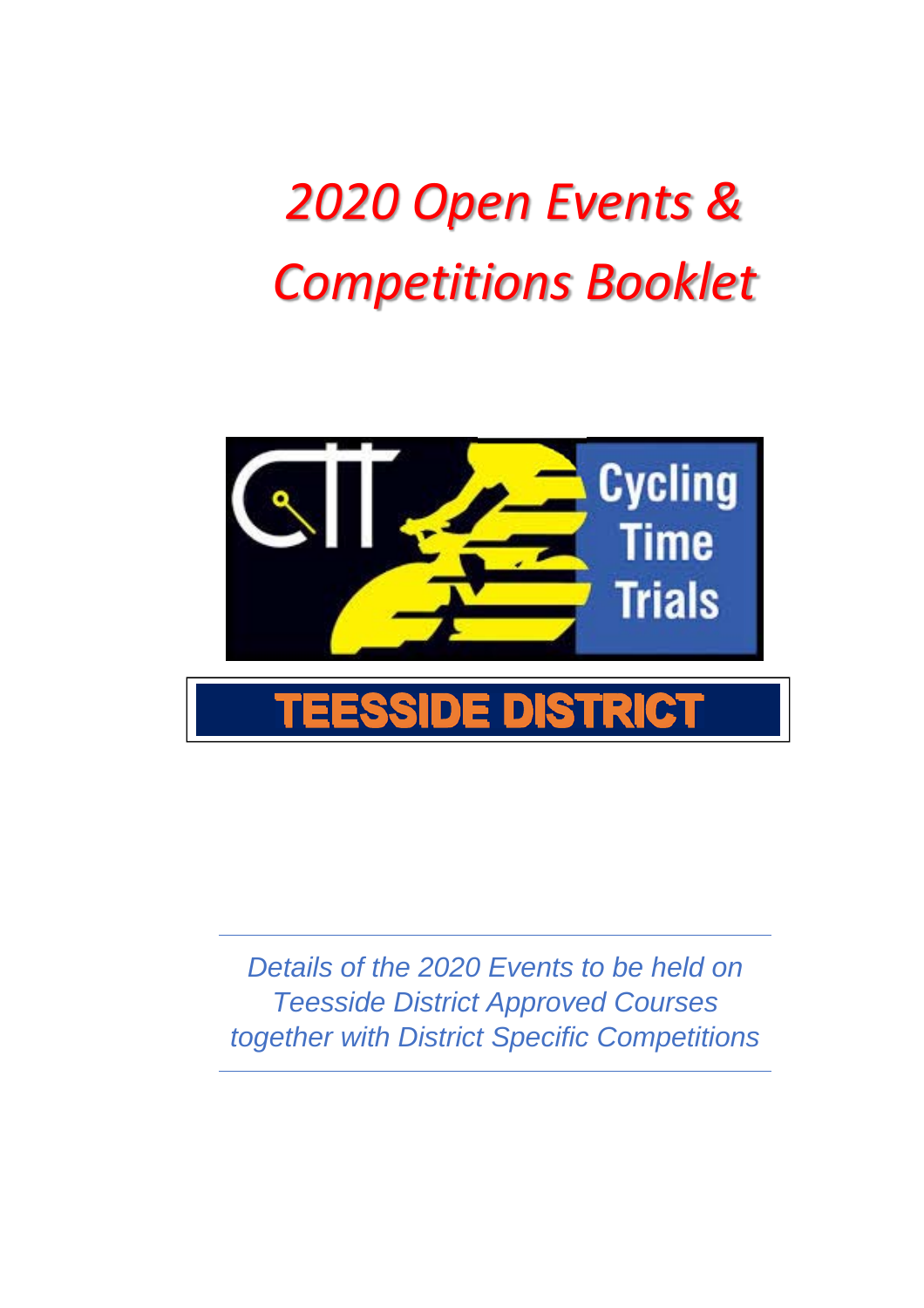## **THE PRINCIPLES OF CYCLING TIME TRIALS REGULATIONS**

### **KEY POINTS FOR ALL COMPETITORS TO OBEY**

**It is a rider's responsibility to familiarize themselves with the rules and regulations of Cycling Time Trials** 

**All riders are responsible for their own safety.** 

**You MUST obey the Rules of the Road and obey all traffic signs, signals and direction indicators.** 

**It is your responsibility to ensure that your machine is roadworthy and that you ride safely at all times.** 

**You must look ahead and not ride with your head down.** 

**You must not take pace or shelter from any other vehicle or competitor (no drafting).** 

**Riders MUST sign and out at all time trials, failure to do so will result in disqualification from the event and possible disciplinary action.** 

**If there is drug testing at an event, it is the rider's responsibility, if selected, to present themselves to the appropriate point, in a reasonable time. Failure to comply will lead to disqualification and disciplinary action being taken.** 

**It is recommended that all riders, competing in time trials wear an appropriate cycle helmet and fix a working rear light to their machine.** 

*Important News for the 2020 Season: It is now Mandatory that you must start all events (open, club, hill climbs, team time trials & closed circuit) with a working red rear light in either constant or flashing mode affixed to your machine*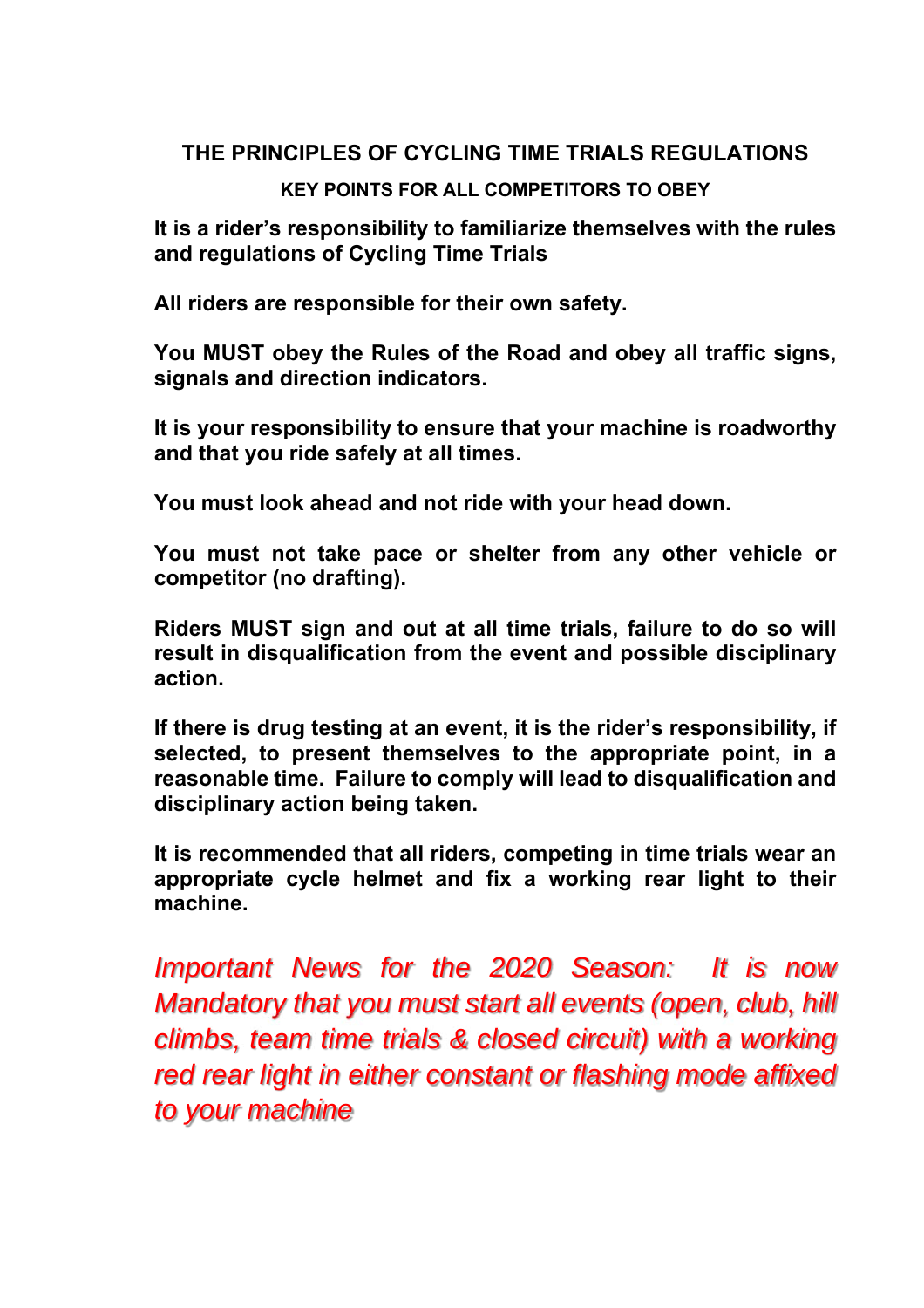# *2020 Teesside Event Calendar*

| Day                       | <b>Date</b>          | <b>Start</b><br><b>Time</b> | <b>Dist</b>     | Course           | Club                                           | Inc<br><b>Tandems</b> | Fee<br>per<br>Rider | Organizer               | IE. | R/Bk |
|---------------------------|----------------------|-----------------------------|-----------------|------------------|------------------------------------------------|-----------------------|---------------------|-------------------------|-----|------|
| Saturday                  | 14/03/20             |                             |                 |                  |                                                |                       |                     |                         |     |      |
| Sunday                    | 15/03/20             | 9:00                        | 21              | T211/1<br>R      | Cleveland Whls CC<br>(Sporting)                | N                     | £12.00              | M. Cole                 | Y   | Y    |
| Saturday                  | 21/03/20             |                             |                 |                  |                                                |                       |                     |                         |     |      |
| Sunday                    | 22/03/20             | 9:00                        | 21              | T244/1           | <b>Teesdale CRC</b><br>(Sporting)              | Y                     | £12.00              | D. Gee                  | Y   | Y    |
| Saturday                  | 28/03/20             |                             |                 |                  |                                                |                       |                     |                         |     |      |
| Sunday                    | 29/03/20             |                             |                 |                  |                                                |                       |                     |                         |     |      |
|                           |                      |                             |                 |                  |                                                |                       |                     |                         |     |      |
| Saturday                  | 04/04/20             |                             |                 |                  | Stockton Whls CC                               |                       |                     |                         |     |      |
| Sunday                    | 05/04/20             | 9:00                        | 23              | T235             | (Sporting)                                     | Y                     | £12.00              | P. Kitson               | Y   | Y    |
| Friday                    | 10/04/20             |                             |                 |                  |                                                |                       |                     |                         |     |      |
| <b>Saturday</b><br>Sunday | 11/04/20<br>12/04/20 |                             |                 |                  |                                                |                       |                     |                         |     |      |
| <b>Monday</b>             | 13/04/20             |                             |                 |                  |                                                |                       |                     |                         |     |      |
|                           |                      |                             |                 |                  |                                                |                       |                     |                         |     |      |
| Saturday                  | 18/04/20             | 14:00                       | 10              | T103             | Darlington CC (2<br>UP)                        | N                     | £12.00              | S Fullerton             | Y   | Y    |
| Sunday                    | 19/04/20             |                             |                 |                  |                                                |                       |                     |                         |     |      |
| Saturday                  | 25/04/20             |                             |                 |                  |                                                |                       |                     |                         |     |      |
| Sunday                    | 26/04/20             | 10:00                       | 25              | T256             | Cleveland Whls CC<br>(Sporting)                | N                     | £12.00              | S. Joughin              | Υ   | Y    |
| Saturday                  | 02/05/20             |                             |                 |                  |                                                |                       |                     |                         |     |      |
| Sunday                    | 03/05/20             | 9:00                        | 25              | T254/1           | Darlington CC                                  | N                     | £12.00              | M. Steer                | Υ   | Υ    |
| Friday                    | 08/05/20             |                             |                 |                  |                                                |                       |                     |                         |     |      |
| Saturday                  | 09/05/20             |                             |                 |                  |                                                |                       |                     |                         |     |      |
| Sunday                    | 10/05/20             | 9:00                        | 40.35           | T405             | <b>Bishop Auckland CC</b><br>(Mountain TT)     | N                     | £10.00              | A Strong                | Y   | Y    |
| Saturday                  | 16/05/20             |                             |                 |                  |                                                |                       |                     |                         |     |      |
| Sunday                    | 17/05/20             | 9:00                        | 10              | T <sub>107</sub> | (VTTA North)<br>Hartlepool CC                  | Y                     | £12.00              | P. Wright               | Y   | Y    |
| Saturday                  | 23/05/20             | 10:00                       | 24              | T243             | Richmond CC<br>(Sporting)                      | Ν                     | £12.00              | D. Clark                | Y   | Υ    |
| Sunday                    | 24/05/20             |                             |                 |                  |                                                |                       |                     |                         |     |      |
| <mark>Monday</mark>       | 25/05/20             |                             |                 |                  |                                                |                       |                     |                         |     |      |
| Wed'sday                  | 27/05/20             | <b>TBA</b>                  | 10              | <b>T10C</b>      | <b>CROFT</b> "Come &<br>Try It" Closed Circuit | Y                     | £8/£5               | G Russell /<br>P Kitson | Y   | Y    |
| Saturday                  | 30/05/20             | 14:00                       | 10              | T104             | VTTA (North)/<br><b>Cleveland Coureurs</b>     | Y                     | £8.00               | G. Russell              | Υ   | Y    |
| Sunday                    | 31/05/20             |                             |                 |                  |                                                |                       |                     |                         |     |      |
| Saturday                  | 06/06/20             |                             |                 |                  |                                                |                       |                     |                         |     |      |
| Sunday                    | 07/06/20             | 8:00                        | $\overline{25}$ | T252/3           | Stockton Whls CC                               | Ϋ                     | £12.00              | J Corcoran              | Υ   | Y    |
| Saturday                  | 13/06/20             |                             |                 |                  |                                                |                       |                     |                         |     |      |
| Sunday                    | 14/06/20             | 8:00                        | 25              | T252/3           | VTTA (North)/<br>Hartlepool CC                 | Y                     | £12.00              | P. Garstang             | Υ   | Y    |
| Saturday                  | 20/06/20             |                             |                 |                  |                                                |                       |                     |                         |     |      |
| Sunday                    | 21/06/20             | 09:00                       | 25              | T255             | Cleveland Whls CC<br>(Sporting)                | Y                     | £13.00              | R. Lilleker             | Υ   | Y    |
|                           |                      |                             |                 |                  |                                                |                       |                     |                         |     |      |
| Wed'sday                  | 24/06/20             | TBA                         | 10              | <b>T10C</b>      | <b>CROFT</b> "Come &<br>Try It" Closed Circuit | Y                     | <b>TBA</b>          | G Russell /<br>P Kitson | Y   | Y    |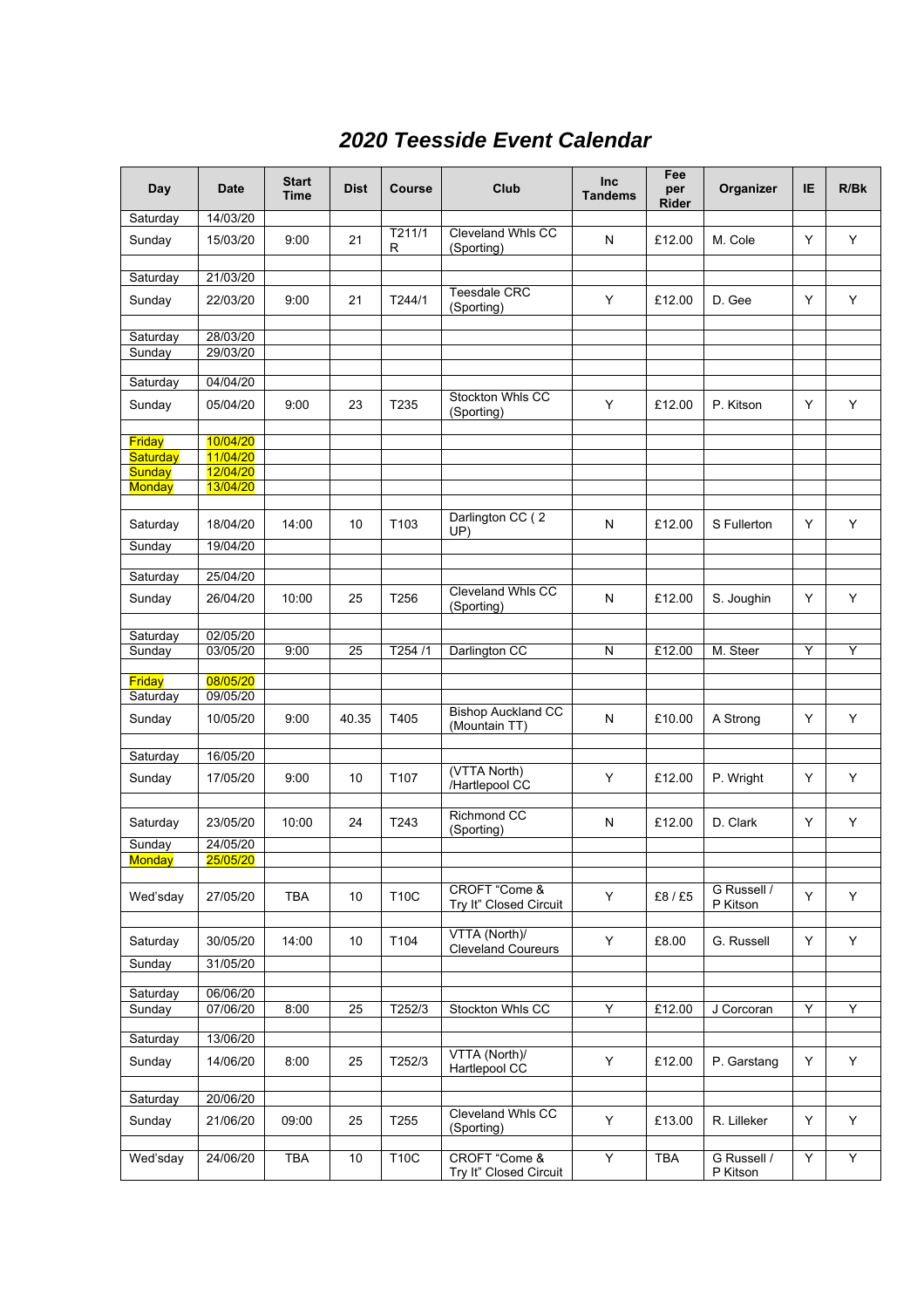| Day                               | <b>Date</b>          | <b>Start</b><br><b>Time</b> | <b>Dist</b> | <b>Course</b>    | Organization                                                                    | Incl<br><b>Tandems</b> | Fee<br>per<br>Rider | Organizer               | IE | R/Bk |
|-----------------------------------|----------------------|-----------------------------|-------------|------------------|---------------------------------------------------------------------------------|------------------------|---------------------|-------------------------|----|------|
| Saturday                          | 27/06/20             |                             |             |                  |                                                                                 |                        |                     |                         |    |      |
| Sunday                            | 28/06/20<br>04/07/20 |                             |             |                  |                                                                                 |                        |                     |                         |    |      |
| Saturday<br>Sunday                | 05/07/20             |                             |             |                  |                                                                                 |                        |                     |                         |    |      |
| Thursday                          | 09/07/20             | 19                          | 10          | T105/1           | Stockton Whls CC -<br><b>Youth District</b><br>Championship                     | Y                      | £5.00               | C Whitfield             | Y  | Y    |
|                                   |                      |                             |             |                  |                                                                                 |                        |                     |                         |    |      |
| Saturday                          | 11/07/20             |                             |             | T091 x           | <b>Cleveland Whls CC</b>                                                        |                        |                     |                         |    |      |
| Sunday                            | 12/07/20             | 9:00                        | 18          | 2                | (Sporting)                                                                      | N                      | £12.00              | T Levell                | Y  | Y    |
| Saturday                          | 18/07/20             |                             |             |                  |                                                                                 |                        |                     |                         |    |      |
| Sunday                            | 19/07/20             | 7:00                        | 50          | T502/2           | VTTA (North)/<br>Hartlepool CC                                                  | Y                      | £12.00              | P. Wright               | Y  | Y    |
| Wed'sday                          | 22/07/20             | <b>TBA</b>                  | 10          | <b>T10C</b>      | <b>CROFT</b> "Come &<br>Try It" Closed Circuit                                  | Y                      | <b>TBA</b>          | G Russell /<br>P Kitson | Υ  | Υ    |
| Saturday                          | 25/07/20             |                             |             |                  |                                                                                 |                        |                     |                         |    |      |
| Sunday                            | 26/07/20             |                             |             |                  |                                                                                 |                        |                     |                         |    |      |
| Saturday                          | 01/08/20             | 14:00                       | 10          | T103             | Darlington CC                                                                   | N                      | £12.00              | M Schubert              | Y  | Y    |
|                                   |                      |                             |             |                  | (Sporting)                                                                      |                        |                     |                         |    |      |
| Sunday                            | 02/08/20             |                             |             |                  |                                                                                 |                        |                     |                         |    |      |
| Saturday                          | 08/08/20             |                             |             |                  |                                                                                 |                        |                     |                         |    |      |
| Sunday                            | 09/08/20             | 8:00                        | 25          | T252/3           | Cleveland Coureurs/<br>VTTA (North)<br><b>Teesside District</b><br>Championship | Y                      | £12.00              | <b>G</b> Russell        | Y  | Y    |
|                                   |                      |                             |             |                  |                                                                                 |                        |                     |                         |    |      |
| Saturday                          | 15/08/20             |                             |             |                  | <b>Cleveland Whls CC</b>                                                        |                        |                     |                         |    |      |
| Sunday                            | 16/08/20             | 9:00                        | 10          | T <sub>101</sub> | (Sporting)                                                                      | Y                      | £12.00              | S. Joughin              | Y  | Y    |
| Wed'sday                          | 19/08/20             | 7.00                        | 10          | <b>T10C</b>      | <b>CROFT</b> "Come &<br>Try It" Closed Circuit                                  | Ÿ                      | <b>TBA</b>          | G Russell /<br>P Kitson | Y  | Y    |
| Saturday                          | 22/08/20             |                             |             |                  |                                                                                 |                        |                     |                         |    |      |
| Sunday                            | 23/08/20             |                             |             |                  |                                                                                 |                        |                     |                         |    |      |
| Saturday                          | 29/08/20             |                             |             |                  |                                                                                 |                        |                     |                         |    |      |
| Sunday                            | 30/08/20             |                             |             |                  |                                                                                 |                        |                     |                         |    |      |
| <b>Monday</b>                     | 31/08/20             |                             |             |                  |                                                                                 |                        |                     |                         |    |      |
| Wed'sday                          | 02/09/20             | <b>TBA</b>                  | 10          | <b>T10C</b>      | <b>CROFT</b> "Come &<br>Try It" Closed Circuit                                  | Y                      | <b>TBA</b>          | G Russell /<br>P Kitson | Y  | Y    |
|                                   |                      |                             |             |                  |                                                                                 |                        |                     |                         |    |      |
| Saturday                          | 05/09/20             |                             |             |                  |                                                                                 |                        |                     |                         |    |      |
| Sunday                            | 06/09/20             | 9:00                        | 15          | T154             | VTTA (North)                                                                    | Υ                      | £12.00              | G. Russell              | Υ  | Υ    |
| Saturday<br>Sunday                | 12/09/20<br>13/09/20 |                             |             |                  |                                                                                 |                        |                     |                         |    |      |
|                                   |                      |                             |             |                  |                                                                                 |                        |                     |                         |    |      |
| Saturday                          | 19/09/20             |                             |             |                  |                                                                                 |                        |                     |                         |    |      |
| Sunday                            | 20/09/20             | 9:00                        | 1           | THC21            | <b>Ferryhill Wheelers</b><br>CC                                                 | N                      | £12.00              | H Heighton              | Υ  | Υ    |
| Saturday                          | 26/09/20             |                             |             |                  |                                                                                 |                        |                     |                         |    |      |
| Sunday                            | 27/09/20             | 10:00                       | 1           | THC33            | <b>Cleveland Wheelers</b><br>CC                                                 | Y                      | £10.00              | S Tilly                 | Υ  | Y    |
|                                   |                      | 12:30                       | 1.4         | THC4             | Stockton Wheelers<br>CС                                                         | Y                      | £12.00              | P Kitson                | Υ  | Υ    |
| Saturday                          | 03/10/20             |                             |             |                  |                                                                                 |                        |                     |                         |    |      |
| Sunday                            | 04/10/20             | 9:00                        | 10.88       | THC30            | Stockton Wheelers                                                               | Y                      | £12.00              | J Conlin                | Υ  | Y    |
| CС<br><b>Denotes BANK HOLIDAY</b> |                      |                             |             |                  |                                                                                 |                        |                     |                         |    |      |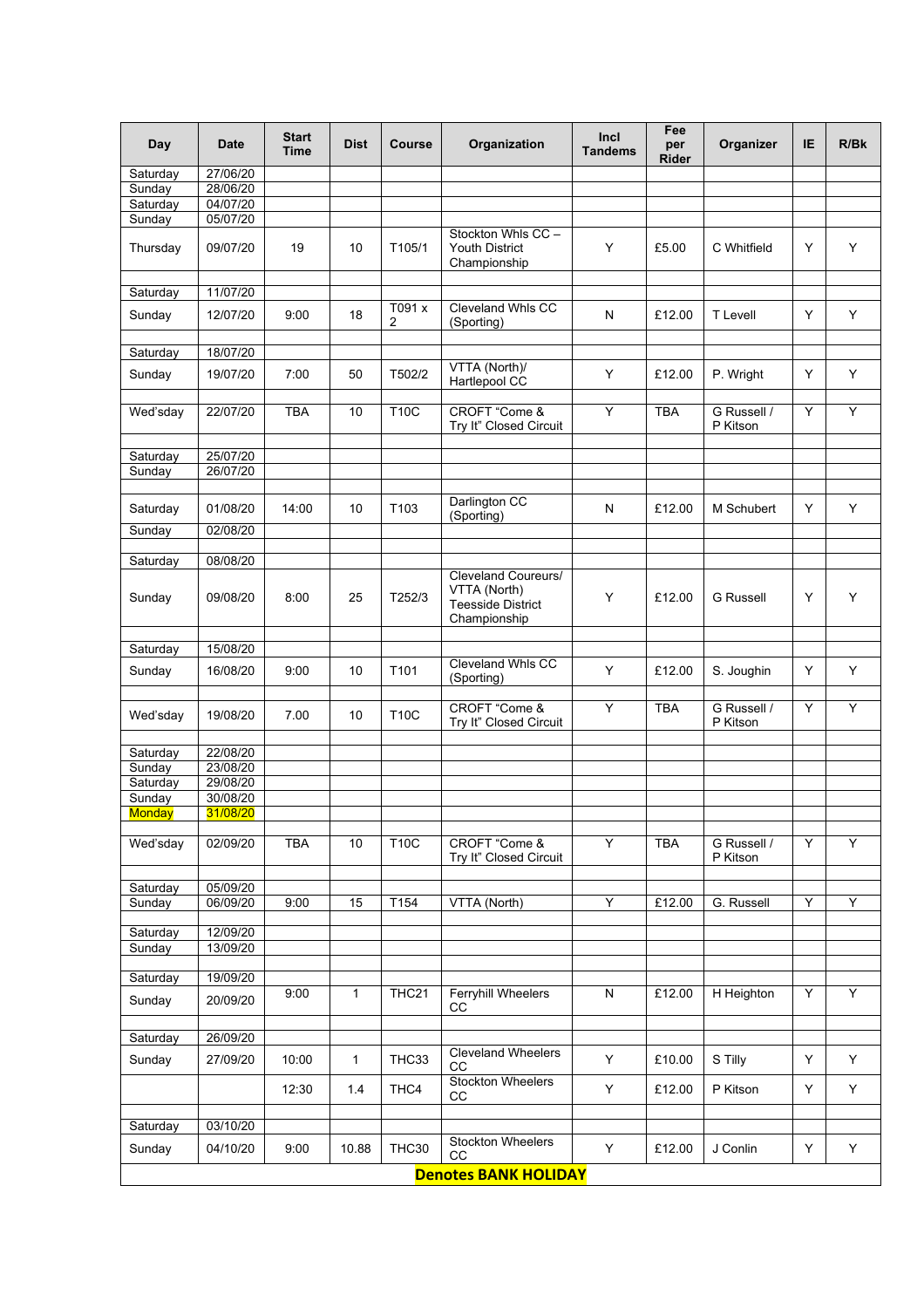## *2020 Teesside District Course References*

|   | Ref             | <b>Course Summary</b>                                                                  | <b>HQ Location</b>     |
|---|-----------------|----------------------------------------------------------------------------------------|------------------------|
| т | 091 x 2         | Stokesley - Hutton Rudby - Stokesley x 2                                               | Stokesley              |
|   | 101             | Stokesley - Hutton Rudby - Swainby - Stokesley                                         | Stokesley              |
|   | 103             | East Cowton - Gt Smeaton - East Cowton                                                 | East Cowton            |
|   | 104             | Leeming - Catterick- Leeming                                                           | Leeming                |
|   | 107             | Greatham - Seal Sands - Greatham                                                       | Greatham               |
|   | 105/1           | Long Newton - Eaglescliffe - Long Newton                                               | Long Newton            |
|   | 154             | Caterrick - Leeming - Bedale North - Leeming - Catterick                               | Catterick              |
|   | 211/1R          | Stokesley - Hutton Rudby - Gt Broughton                                                | Stokesley              |
|   | 235             | Bishopton - Sadberge - Redmarshall - Bishopton - Sadberge -<br><b>Bishopton</b>        | <b>Bishopton</b>       |
|   | 243             | Richmond - Grinton - Downholme - Richmond                                              | Richmond               |
|   | 244/1           | Staindrop - Raby Castle - Staindrop - Gainford - Staindrop                             | Staindrop              |
|   | 252/3           | Crathorne - Knayton - Crathorne                                                        | Crathorne              |
|   | 254/1           | Leeming - Sinderby - Leeming x 2                                                       | Leeming                |
|   | 255             | Bishopton - Sadberge - Redmarshall - Bishopton - Sadberge -<br>Redmarshall - Bishopton | <b>Bishopton</b>       |
|   | 256             | Castleton - Hutton Le Hole - Castleton                                                 | Castleton              |
|   | 405             | Barnard Castle - Stanhope - Barnard Castle                                             | <b>Barnard Castle</b>  |
|   | 502/2           | Kirklevington - Knayton - Kirklevington x 2                                            | Kirklevington          |
|   | HC7             | <b>Carlton Bank</b>                                                                    | Carlton                |
|   | <b>HC33</b>     | <b>Hasty Bank</b>                                                                      | <b>Gt Broughton</b>    |
|   | <b>HC30</b>     | Reeth - Tan Hill                                                                       | Reeth                  |
|   | <b>HC21</b>     | <b>Quarrington Hill</b>                                                                | Coxhoe                 |
|   | 10 <sub>C</sub> | Croft Motor Racing Circuit (Closed Circuit Event - open to all)                        | Croft, N.<br>Yorkshire |

## *Teesside Course Details*

**T101**: Start on Stokesley - Hutton Rudby Rd at gateway, approx 200 yds East of Seamer Rd. Proceed to Hutton Rudby, keeping left at the bottom of Skutterskelfe Bank (with care). At the top of Hutton Rudby Bank, in the village bear left (M) and then take 4th road (Black Horse Lane) on the left (signposted Swainby)(M). Proceed straight across junction at Potto Hall to T junction with A172 (M). Turn left and continue along A172 in easterley direction to finish approx 1mile before Stokesley turn off, local to Busby Hall Cricket Club on north side of road.(10miles)

**T103**: Start on south side of B1263 at drain cover 205 yds west of Corn Hill Farm Entrance and 11yds west of Farm Lane, to Cowton Moor on north side. Proceed westwards via Atley Hill to Scorton village, keeping left to "GIVE WAY" sign, at southwest corner (4.83 mls). Taking a right, circle village green and retrace outward route, to pass start at a point opposite gatepost on north side of road and approx 30 yds west of lane to east Cowton where finish (10.00 mls)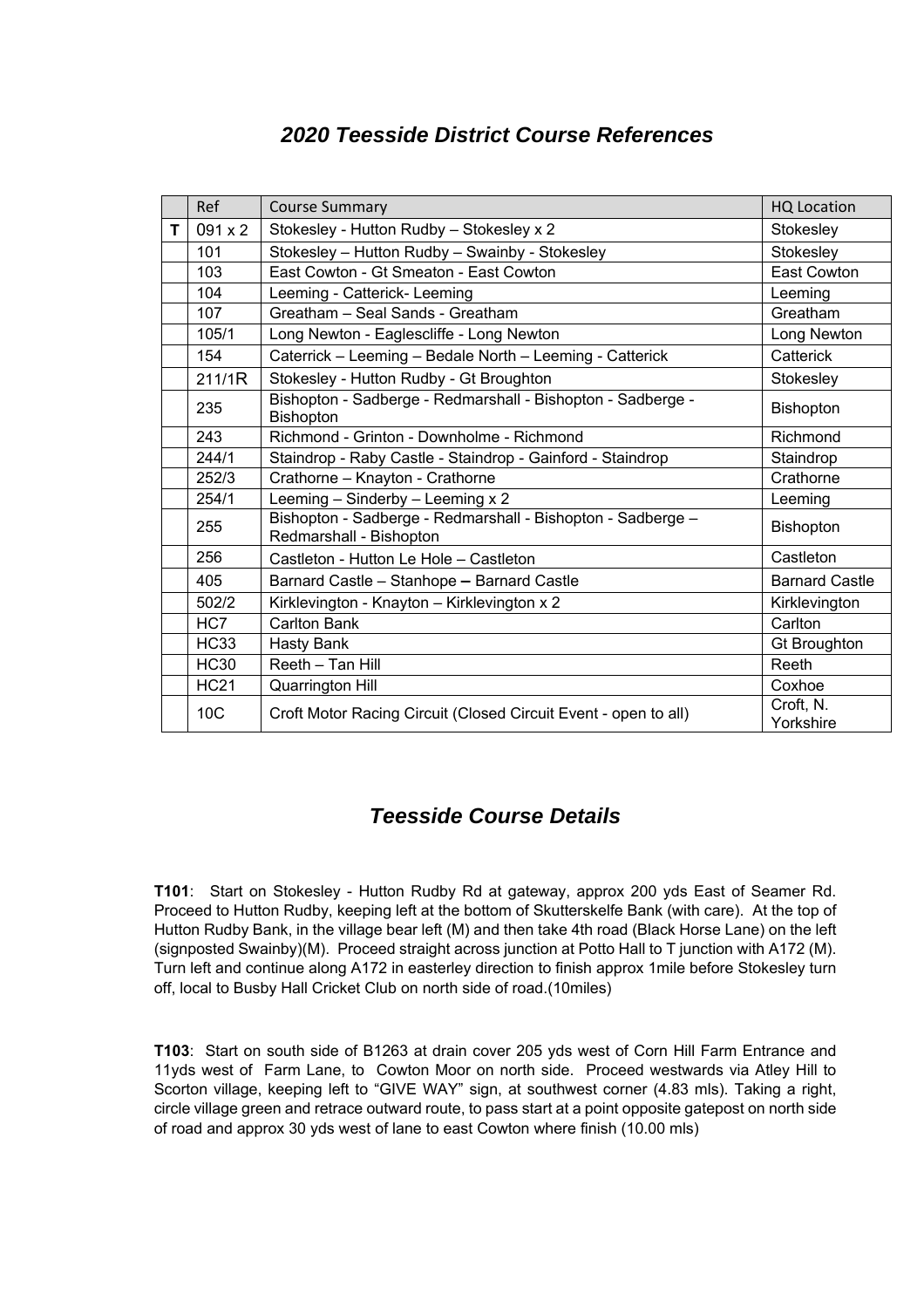**T104:** Start – on Dere Street (road from Londonderry), at gulley access point at west end of bridge approx 8yds from double broken line at junction with A6055. Join southbound A6055 and continuing through 1st roundabout (RAF on A6055Leeming/Gatenby) to encircle 2nd roundabout (Sinderby 4.6mls). Retrace northwards back to 1st roundabout (RAF Leeming/Gatenby) where straight over to finish approx 0.8mls north of start at manhole cover in pavement on west side of carriageway, approximately 15yds north of 2nd Exelby turn-off. (10mls)

**T105/1:** Start at the mark on road approx 800 yds south of roundabout at end of A66 slip road and at west end of Long Newton village, on road signposted Teesside Airport. Proceed south to 1st roundabout and take 1st exit and continue east towards Eaglecliffe/Yarm, where at roundabout encircle and retrace west on outward leg back to 1st roundabout. Continue straight across roundabout and proceed to the next roundabout, where it is encircled to retrace east to the 1st roundabout , taking the 1st exit onto the Long Newton road, to finish approx 200 yds north of start.

**T107:** Start at paint mark on grating 200 metres west of Country Park entrance on A1185. Proceed to round about with A178 (Tees Road) where turn left , proceed on Tees Road to Nuclear Power Station round about where take 4th exit (turn) proceed to rounabout at seal sands and take 3rd exit on A1185 proceed to finish just before rail way crossing bridge (10 miles)

**T256:** Start on east side of unclassified road approx ¼ mile south of Castleton and proceed south over Blakey Ridge and descend into Hutton-le-Hole. Turn at village centre and retrace outward journey to finish local to start. (25 miles)

**T252/3:** Start at de-restriction sign at south end of Crathorne on old A19 (5 yds south of farm entrance) and proceed onto A19 southbound. Continue on A19 to bear left off A19 signed Knayton ¼ ml, Borrowby 1¼ ml, (12.16mls) Proceed up slip road to turn left over bridge crossing A19, to crossroads, where left to rejoin A19 northbound. Continue northwards to finish at end of footpath, just prior to bridge over A19 ( Crathorne/Rounton Road) (25.00 mls)

**T254:** Start on A6055 at expansion joint at south end of bridge, spanning Leeming Bar/Bedale road, approx 0.13mls north of Leeming Services roundabout. Ride South and go over first roundabout (Leeming Services), continuing through 2nd roundabout (RAF on A6055Leeming/Gatenby) to encircle 3rd roundabout (Sinderby 6.5mls). Retrace northwards back to 2nd roundabout (RAF Leeming/Gatenby) where straight over and continue to encircle 1st roundabout (Leeming services 12.8mls) to ride South. straight on at 2nd roundabout (RAF Leeming/ Gatenby) to encircle 3rd roundabout (Sinderby 19.0mls). Retrace northwards to 2nd roundabout (RAF Leeming/Gatenby) where straight over to finish approx 0.4 mls south of Leeming Services roundabout at horse road sign at south end of arco barrier on bridge over Bedale Beck.(25 mls)

**T255:** Start at gateway to Bishopton Sailboard Centre. Proceed through Bishopton, continuing up hill and continue to Great Stainton tee junction. (2.8 mls) Turn left at junction and proceed towards Sadberge, taking 2nd lane on the left and continuing in a southerly direction to top of hill in Sadberge village, where left and then left again onto the C51. Continue along lane towards Norton and take 2nd road junction on the left, signposted Redmarshall (10.4mls). Proceed to Redmarshall village and turn left at crossroads, signposted Bishopton. Repeat 1st lap via Stainton and Sadberge Village to continue along C51, to turn 2nd road junction on the left, signposted Redmarshall. Proceed to Redmarshall village and turn left at crossroads, signposted Bishopton.. Proceed towards Bishopton to turn left to finish local to start area. (25.0 mls)

**T091x 2:** Start on unclassified Stokesley to Seamer road local to gravel pits. Proceed northwards to Seamer (1ml), continuing through village in direction of Hilton for approx 1.9mls, where turn left in direction of Hutton Rudby. (2.88mls) On entering Hutton Rudby, (5.75mls) turn immediately left onto Skutterskelfe Bank and proceed towards Stokesley, turning left (8.57mls) in the direction of Seamer, to start 2nd circuit to finish local to start point (17.4mls) .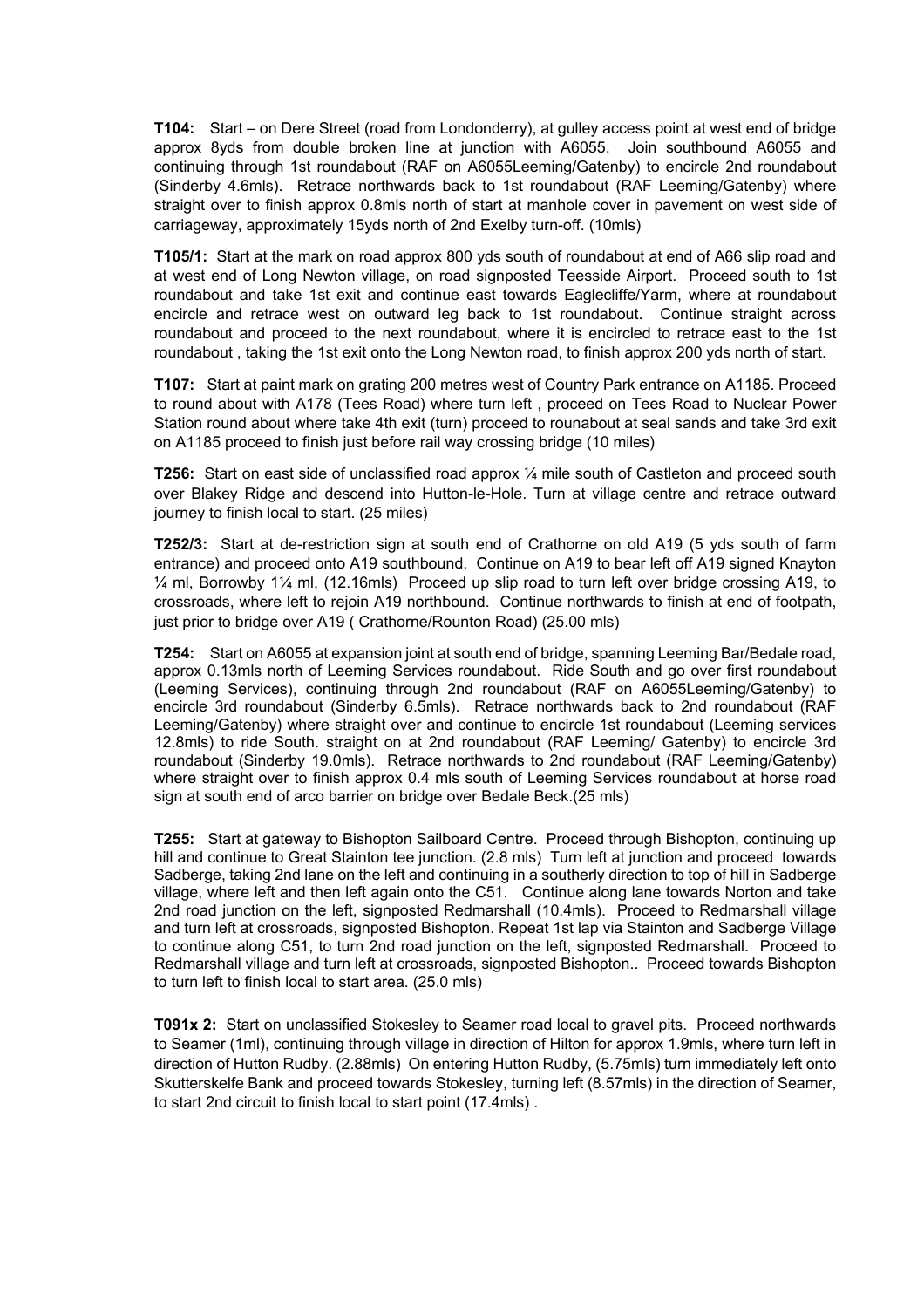**T154:** Start opposite the second No Through Road sign on the roundabout and head south signed A6055 Catterick and continue on this road for approximately 5.9 miles until the next roundabout taking the fifth exit marked A684 Leyburn (Bedale B6285) with care and continue in a westerly direction for approximately 1.75 miles until the next roundabout encircle it and return in the opposite direction on the A684 signed Northallerton, until the next roundabout take the first exit left with care marked A6055 north, proceed in a northerly direction for approximately 5.7 miles and finish opposite the large Blue motorway sign marked The North, The South A1(M) 15.1 miles.

**T211R:** Start on the Stokesley to Hutton Rudby road at the gateway approximately 200 yards east of Seamer Road. Proceed to Hutton Rudby, keeping left at the bottom of Skutterskelfe Bank. At the top of Hutton Rudby Bank, bear left and then take fourth road on the left (Black Horse Lane). Continue to join the A172 at Swainby, turn left to proceed to the Stokesley roundabout. Take the fourth exit, continue to Great Broughton, where turning left at the crossroads in the village, continue onto Ingleby Greenhow. Turn right at the T-junction, proceed through Battersby, across the railway lines to the Kildale junction. Keep left to go through Easby and continue along this road to finish before the junction with the A173 Stokesley/Great Ayton road.

**T235:** Start at gateway to Bishopton Sailboard Centre. Proceed through Bishopton, continuing up hill and continue to Great Stainton tee junction. (2.8 mls) Turn left at junction and proceed towards Sadberge, taking 2nd lane on the left and continuing in a southerly direction to top of hill in Sadberge village, where left and then left again onto the C51. Continue along lane towards Norton and take 2nd road junction on the left, signposted Redmarshall (10.4mls). Proceed to Redmarshall village and turn left at crossroads, signposted Bishopton. Repeat 1st lap via Stainton and Sadberge Village to continue along C51, to turn 1st left onto road signposted Bishopton. Proceed towards Bishopton to finish at entrance to Stoney Flat Farm, approx 300 yds before start area. (23.0 mls)

**T405:** Start in Harmire Road 20 yards beyond the Red Well pub at Telegraph Pole and proceed north from Barnard Castle on the B6278 towards Eggleston. Climb over Folly Top to descend to Lowson's Garage at the bottom of Folly Bank (5.15 miles) follow the road around to the left and continue towards Middleton in Teesdale. Stay on the B6282 past the lay-by overlooking the River Tees, to bear right after the wooded bends at Whistle Crag (7.75 miles). Climb up Carlonin to the Tjunction with the unclassified road from Middleton in Teesdale (8.30 miles) and turn right to descend to the Y-junction at Middle End (10.95 miles). Bear left and left again to rejoin the B6278 to climb up to the summit of Bollihope Common (13.10). Take care on the descent especially on the S-bend below the turning to Frosterley (15.15 miles) and again on the S-bends descending Unthank Bank into Stanhope. Over the level crossing to follow along the riverside and across the River Wear at Stanhope Bridge, proceed into Stanhope to the junction with the A688. (18.95 miles) Bear left up Weardale towards Alston to turn left after 2.25 miles onto the unclassified road to Horsley. (21.20 miles) Over the new Hag Bridge and left at the T-junction at the top of the rise, (21.50 miles) to climb up past Horsley Hall, before descending past two farms back to the junction with the B6278 at Stanhope Bridge (23.55 miles). Straight across at the junction, with care. To retrace back along the riverside and over the level crossing onto Unthank Bank (23.95 miles). Climb up Unthank Bank to retrace route back over Bollihope Common to Middle End, where straight on to pass through Eggleston on the B6278, and turn left at the bottom of Folly Bank (35.05 miles). Climb over Folly Top to descend into Barnard Castle to finish at Telegraph Pole 37 on Harmire Road, outside Glaxo (gsk), 200 yards past the start and just before the turning into the Social Club & Sports Centre. (40.30 miles)

**T243:** Start Approx 1 mile from centre of Richmond, local to Cemetery and proceed in a westerly direction along the A6108, bearing right at the junction with the B6270, signposted Reeth/Grinton. Proceed to Grinton, where sharp left, (with care) just over bridge and climb out of Grinton on unclassified road towards and past the Youth Hostel (on Left) and continue to junction with minor road, where left and proceed in an east direction across open moorland to Bellerby Camp and at the T junction turn left onto A6108. Proceed along A6108 towards Richmond, to finish local to start.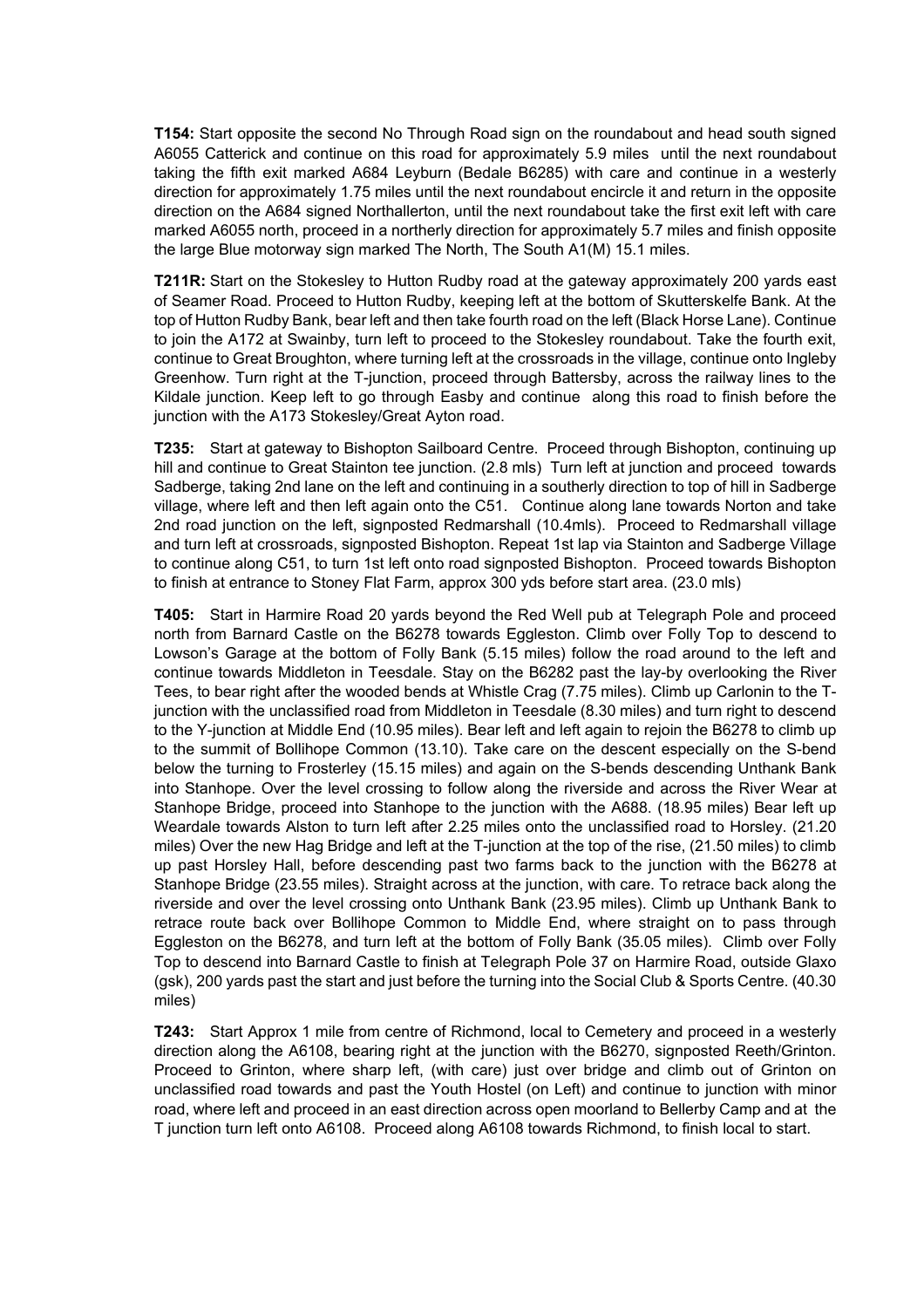**T244/1:** Start on B6279, 3yds before the Staindrop sign and proceed in an easterly direction towards Darlington, taking care at "Spinford Bridge", to turn left onto the unclassified road, signposted Hilton 1ml, Wackerfield 2ml. Immediately before Ingleton village(2.3mls). Continue up hill, past Hilton and Wackerfield to turn left ont A688, Barnard Castle Road (4.15mls). Follow the road down Keverstone Bank and past Raby Castle into Staindrop, to turn left in front of school onto unclassified road, signposted South Cleatlam 1.5ml, Little Newsham 2ml, Whorlton 4ml. (7.15mls) Proceed through South Cleatlam and Little Nesham, to bear right towards Whorlton. At top of bank (9.35mls) turn left onto the A67 towards Darlington (10.4mls). Follow the A67 past Winston and through Gainford to bear left onto the slip road for the B6275 "Royal Oak" at Piercebridge. (17.35mls). Give way and turn left onto the B6275 towards "Denton/Summerhouses" crossroads, to turn left onto B6279 towards Staindrop. (19.35mls) Heading in a westerly direction, pass through Ingleton, past the first turn (22.1mls), to finish 3 yds beyond the grate opposite the Staindrop village sign. (24.4mls)

**T502/2:** Start at de-restriction sign at south end of Crathorne on old A19 (5 yds south of farm entrance) and proceed onto A19 southbound. Continue on A19 to bear left off A19 signed Knayton ¼ ml, Borrowby 1¼ ml, (12.16mls) Proceed up slip road to turn left over bridge crossing A19, to crossroads, where left to rejoin A19 northbound (12.8mls). Continue northwards to take A67 slip road (25.72mls). Turn right, with care, where bear right to junction at west end of bridge. Turn right, with care, and proceed over bridge to join A19 southbound carriageway (26.5mls). Continue south on A19, passing Tontine Hotel, to bear left off A19 signed Knayton 1/4 ml, Borrowby 11/4 ml (39.5mls), Proceed up slip road to turn left over bridge crossing A19, to crossroads, where left to rejoin A19 northbound (40.1mls). Continue northwards passing the Tontine Hotel to finish at pole on north side of the Black Swan Junction/Trenholm Bar bridge (50mls). Please Note: the finish is approx 2 miles south of start.

#### *TEESSIDE HILL CLIMB COURSES & INFORMATION:*

| <b>REF</b>    | <b>HILL NAME &amp; LOCATION</b>         | <b>DISTANCE</b> |
|---------------|-----------------------------------------|-----------------|
| THC 7         | Carlton Bank, Nr Stokesley              | Approx 1.4mls   |
| <b>THC 30</b> | Reeth - Tan Hill, N. Yorkshire          | Approx 10.3mls  |
| THC33         | Ingleby Greenhow Bank Nr Stokesley      | Approx 1.5mls   |
| THC21         | Quarrington Hill, nr Coxhoe, Sedgefield | Approx 1.0ml    |

## **Please note that you should consult the start sheet of each event you enter to ensure that there is no change to the above courses for that particular event**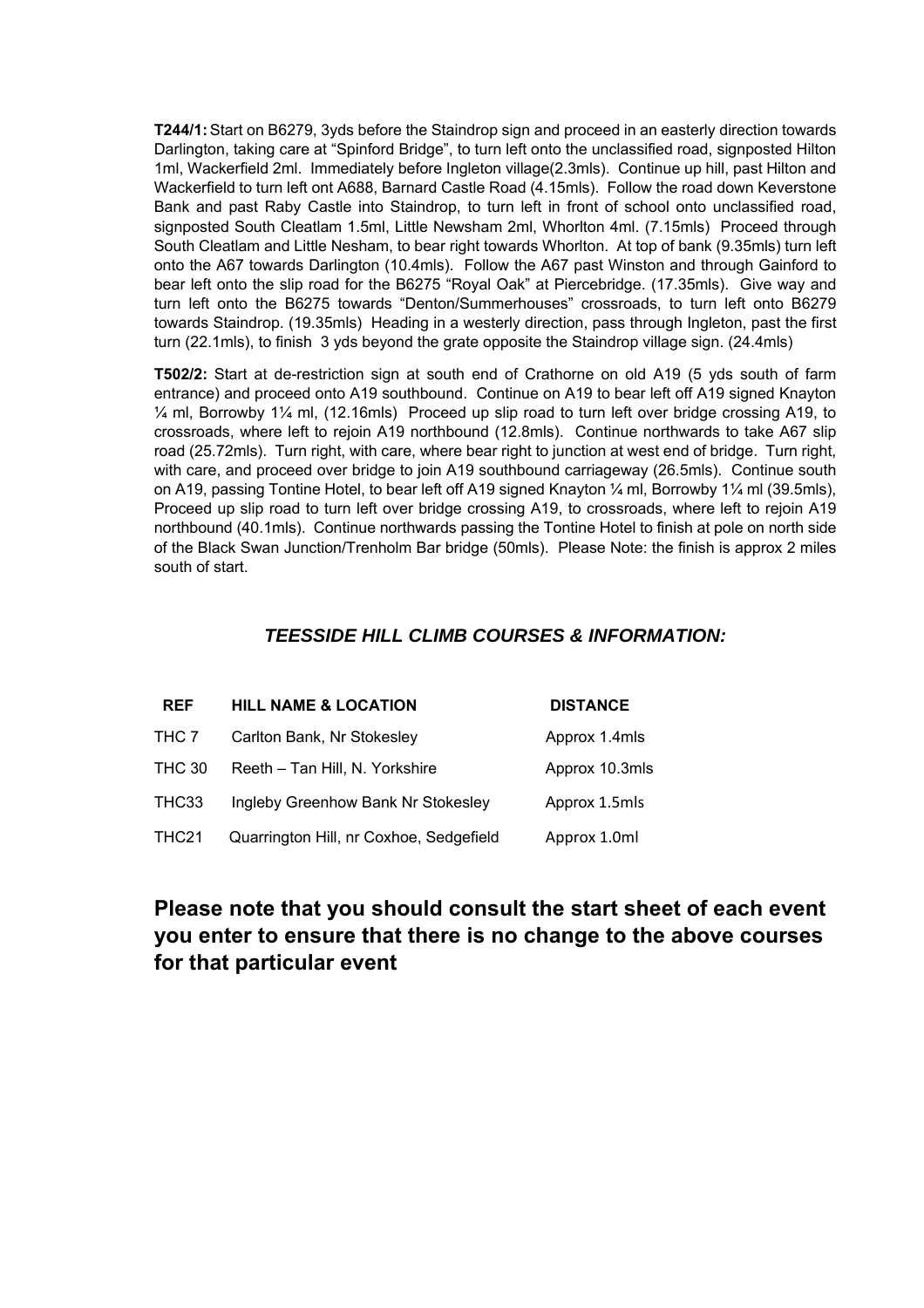# *2020 Teesside District Competitions*

**Teesside championship are open to all riders who are 1st Claim members of clubs/associations/racing teams affiliated through the Teesside district to Cycling Time Trials.** 

**25 MILE TIME TRIAL CHAMPIONSHIP** – Organised on behalf of the district by Cleveland Coureurs CC / VTTA (North) and incorporated in their event to be held on Sunday 9th August 2020 on T252/3 course, Trophies are awarded to the fastest qualifying Teesside man, woman and Junior rider, with medals awarded to age categories winners and fastest team.

**DISTRICT BEST ALL ROUNDER COMPETITIONS** - Trophy and medals for Winner, Certificates for all qualifiers. **PLEASE NOTE**: only 10 & 25 mile rides completed on "t" courses will be eligible to qualify for the 2020 Teesside Best All Rounder Competition. 50 & 100miles rides completed elsewhere in the country will be accepted. (Please note this is a change to 2019 condition)

#### **LONG DISTANT BEST ALL ROUNDER COMPETITION**:

Men & Ladies - Qualifying Distances: 25, 50 & 100mls

#### **SHORT DISTANCE BEST ALL ROUNDER COMPETITION**:

Mens - Qualifying Distances: 10mls x 2 rides & 25mls x 2 rides

Ladies - Qualifying Distances: 10mls & 25mls

Junior – Qualifying Distances: 10mls x 2 rides to be completed at Croft Motor Racing Circuit. Please Note: There is a boys & girls award.

**Team Awards** - Fastest 3 qualifiers from same club/team will be awarded the District Shield. Certificates will be awarded to all qualifiers.

**SPORTING COURSE (SPOCO) COMPETITION** Trophy and medals for Winner

**Qualification** - Rider's (Men, Women & Junior) best 5 rides of the qualifying 10 events, identified as Sporting Courses (SPOCO) & (Mountain Time Trial) events, will count towards this competition

#### **HILL CLIMB COMPETITION** Trophy and medal for Winner

**Qualification -** Rider's (Men, Women & Junior) best 3 climbs of the qualifying Teesside Distriict 4 hill climb events will count towards this competition (Please note this is a change in number of qualifying events)

**BEST ALL ROUNDER CLAIM INFORMATION - Claims must be made on the appropriate Teesside BAR Form by the 31st October, available from the District Secretary or the Assistant District Secretary (Best All Rounder).** 

**Teesside Assistant District Secretary (Best All Rounder)** - Howard Heighton, 109, Ashbourne Drive, Coxhoe, Co., Durham. DH6 4SR. Email: h.heighton@tiscali.co.uk

**TEESSIDE DISTRICT SPOCO AND HILL CLIMB CLAIM INFORMATION -** There are no claims required for the Teesside SPOCO or Hill Climb competitions, as all results will be captured from published result sheets. If you require any further information, please contact the Teesside Assistant District Secretary (SPOCO and Hill Climb)

**Teesside Assistant District Secretary (SPOCO and Hill Climb)** - Phil Wright, 265, Stockton Rd, Hartlepool, TS25 5AU Email: jagryk@aol.com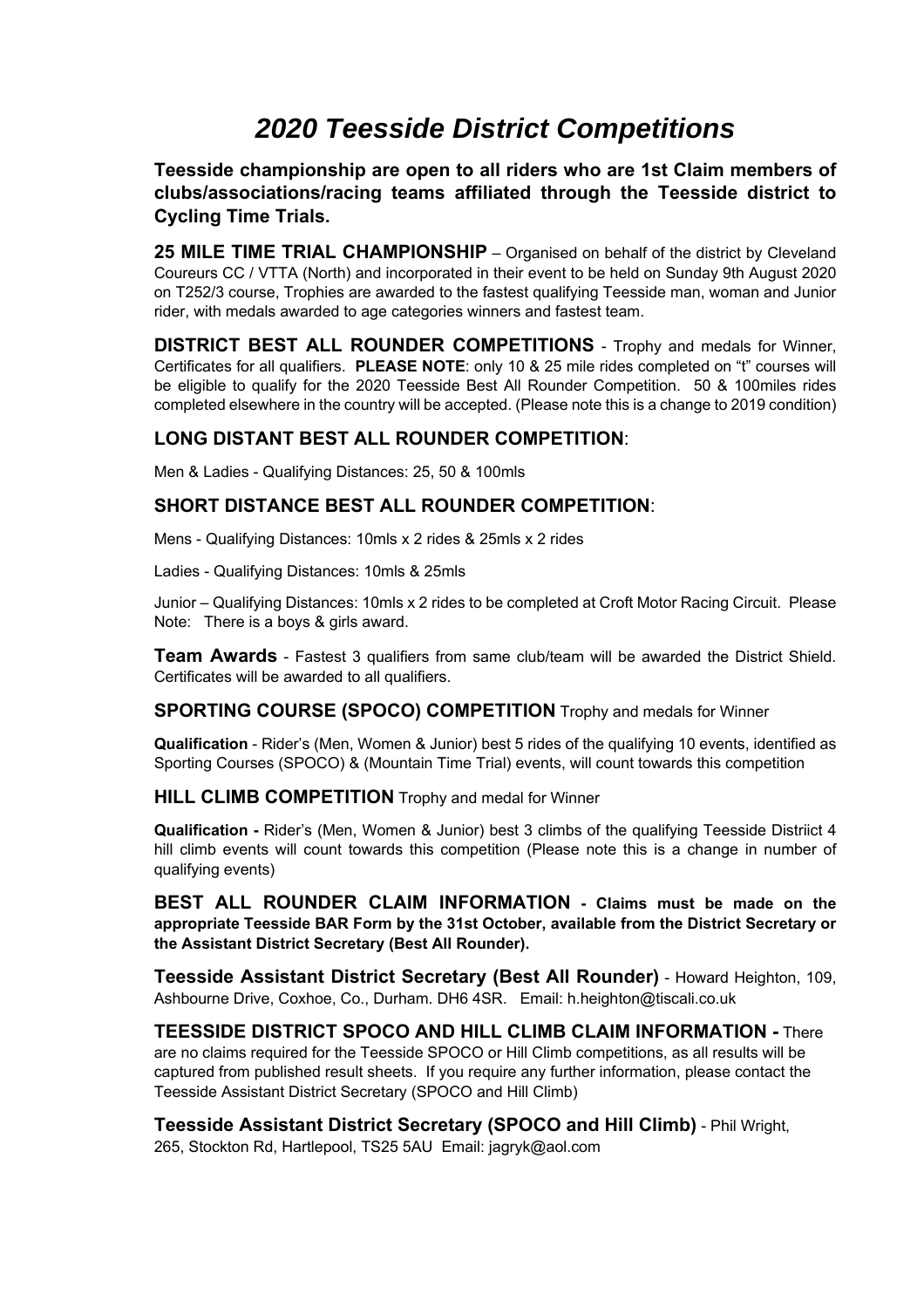#### **Additional Available Events & Competitions**



#### **10mile time trials held on the Croft motor racing closed circuit, open to all ages (6 to 90+), club members or not, held on Wednesday nights, on the following dates:**

27 May, 24 June, 22 July, 19 August & 2 September 2020

Sign on is from 5.30pm, with start at 6.45pm onwards. Riders will start at 30sec intervals.

If you require any further information, please do not hesitate to contact either: Gavin Russell (01642 654419) or Paul Kitson (01642 582903)..



Is a series of age related events for 3 to 17 years old, organised on **MONDAY EVENINGS** at the Middlesbrough Cycle Village on Marton Road, Middlesbrough.

The series, now running for 22 years, commences in April and continues throughout the season until the end of August.

'Signing on' is from 6.00 to 6.20pm with a nominal entry fee. Participants, who must wear a protective helmet, may use any roadworthy cycle.

The format for each evening, which starts promptly  $@$  6.30pm and finishes at about 9.00pm, is a short time trial, a timed 'skills test' and a number of handicapped road races appropriate to age & ability

A season long competition, split into a number of age groups, is collated from each evenings results. In addition, nominal prizes are awarded at the end of each evening session, with overall prizes awarded at an annual prize presentation held at the end of the series.

#### **For Further details, contact:**

**Josef George, Cleveland Wheelers Youth Development Officer. Contact via Club Web site: www.clevelandwheelers.com**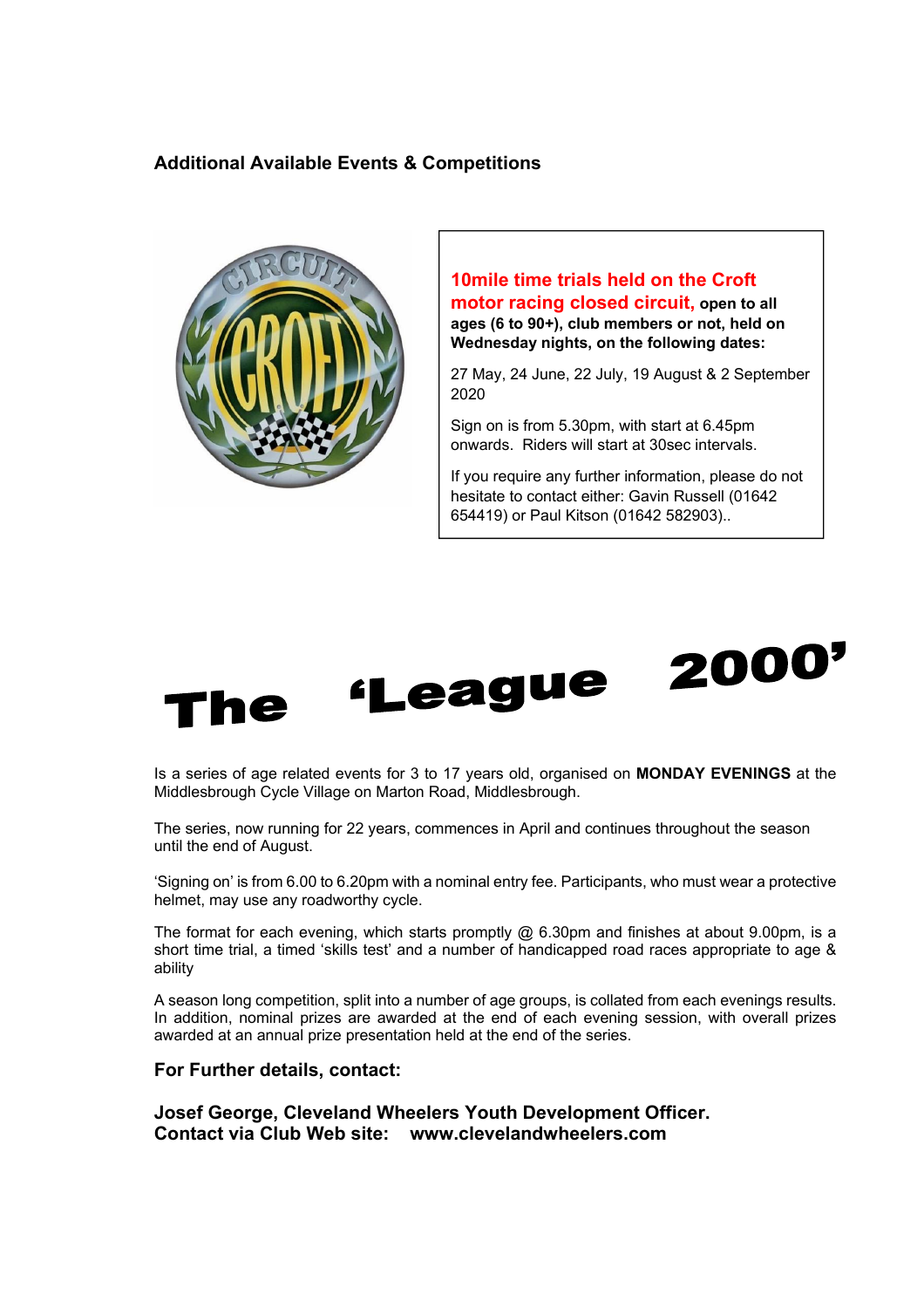# Veteran Time Trial Association(North Group)

## *If you are over 40 why not add a further incentive to your time trialling in 2020.*

Join The "Vets" and you can compete for medals & plaques by entering for your own personal age standards, which increase year on year, as you get older. You will also be eligible for prizes "on Standard" in all VTTA and some open events throughout the country and be able to enter the VTTA National Championships, where there are awards in a number of age groups.

Annual Subscription is £15.00, which includes receipt of the VTTA quarterly magazine "The Veteran"

Costs for the age standards to cover all distances (8 in all) from 10miles up to 24hr is £12.00 per type of machine. (solo, tandem, tandem trike, solo tricycle). There are separate standards for men & women.

In additional to a number of local Group Competitions, there are 3 & 4 distance National VTTA Best All Rounder Competitions, all based on age standards.

For further information on the VTTA, please contact the North Group Secretary:

 *Gavin Russell Tel : 01642 654419* 

*Email: gavin\_russell@hotmail.co.uk* 

*In addition to the local Teesside competitions, there are a number of Cycling Time Trials National competitions and Championships spread across the season, which include time trials from 10 miles up to 24hr, hill climbs, closed circuit time trials, the Sigma circuit series & team time trials. In addition there are season long national Best All Rounder competitions (short & long distance) to compete for.* 

*Details of all these competitions, together with open event information are available via the Cycling Time Trials web site or in the 2020 Handbook.* 

*A number of clubs on Teesside organize club events on weekday evenings. Most are available to all riders who are members of CTT affiliated clubs, with a number encouraging "come & try it" entry for newcomers to the sport.*